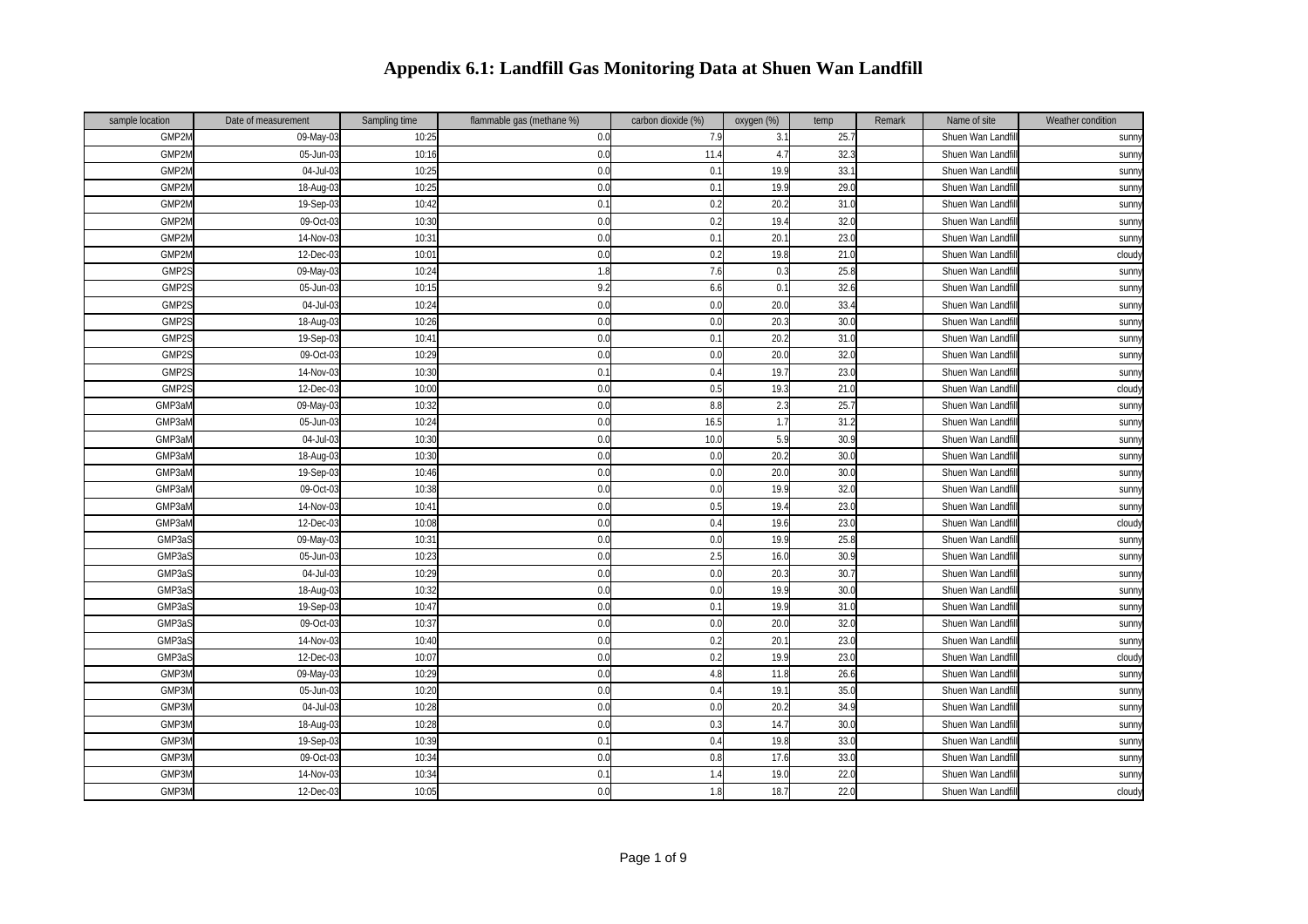| sample location    | Date of measurement     | Sampling time | flammable gas (methane %) | carbon dioxide (%) | oxygen (%) | temp | Remark | Name of site      | Weather condition |
|--------------------|-------------------------|---------------|---------------------------|--------------------|------------|------|--------|-------------------|-------------------|
| GMP3S              | 09-May-0                | 10:28         | 16.2                      | 7.7                | 0.4        | 26.7 |        | Shuen Wan Landfi  | sunn              |
| GMP3S              | 05-Jun-03               | 10:19         | 21.4                      | 7.5                | 0.2        | 35.0 |        | Shuen Wan Landfi  | sunny             |
| GMP3S              | 04-Jul-0                | 10:27         | 0.0                       | 0.2                | 19.8       | 35.2 |        | Shuen Wan Landfi  | sunn              |
| GMP3S              | 18-Aug-03               | 10:29         | 0.0                       | 0.0                | 20.3       | 30.0 |        | Shuen Wan Landfi  | sunn              |
| GMP3S              | 19-Sep-03               | 10:38         | 0.0                       | 0.4                | 19.4       | 33.0 |        | Shuen Wan Landfi  | sunny             |
| GMP3S              | 09-Oct-03               | 10:33         | 0.0                       | 0.3                | 19.2       | 33.0 |        | Shuen Wan Landfi  | sunn              |
| GMP3S              | 14-Nov-03               | 10:32         | 0.0                       | 0.4                | 19.8       | 22.0 |        | Shuen Wan Landfi  | sunny             |
| GMP3S              | 12-Dec-03               | 10:04         | 0.0                       | 0.3                | 19.7       | 21.0 |        | Shuen Wan Landfi  | cloud             |
| GMP4M              | 09-May-03               | 10:35         | 0.0                       | 8.3                | 9.9        | 25.7 |        | Shuen Wan Landfi  | <b>Sunn</b>       |
| GMP4M              | 05-Jun-03               | 10:28         | 0.0                       | 7.3                | 11.9       | 36.6 |        | Shuen Wan Landfil | sunny             |
| GMP4N              | 04-Jul-03               | 10:3          | 0.0                       | 0.0                | 19.4       | 34.7 |        | Shuen Wan Landfi  | sunn              |
| GMP4M              | 18-Aug-03               | 10:33         | 0.0                       | 0.1                | 19.9       | 29.0 |        | Shuen Wan Landf   | sunn              |
| GMP4M              | 19-Sep-03               | 10:50         | 0.0                       | 0.0                | 19.9       | 31.0 |        | Shuen Wan Landfi  | sunny             |
| GMP4M              | 09-Oct-03               | 10:42         | 0.0                       | 0.0                | 20.0       | 34.0 |        | Shuen Wan Landfi  | sunny             |
| GMP4M              | 14-Nov-03               | 10:43         | 0.0                       | 12.3               | 11.2       | 24.0 |        | Shuen Wan Landfi  | sunn              |
| GMP4M              | 12-Dec-03               | 10:11         | 0.0                       | 12.6               | 11.0       | 23.0 |        | Shuen Wan Landfil | cloud             |
| GMP4S              | 09-May-03               | 10:34         | 0.0                       | 2.7                | 15.2       | 25.8 |        | Shuen Wan Landfi  | sunn              |
| GMP4S              | 05-Jun-03               | 10:27         | 0.0                       | 2.8                | 14.7       | 36.6 |        | Shuen Wan Landfi  | sunny             |
| GMP4S              | 04-Jul-03               | 10:30         | 0.0                       | 0.3                | 19.5       | 34.6 |        | Shuen Wan Landfi  | sunny             |
| GMP4S              | $\overline{18}$ -Aug-03 | 10:34         | 0.0                       | 0.3                | 19.6       | 29.0 |        | Shuen Wan Landfi  | sunny             |
| GMP4S              | 19-Sep-03               | 10:49         | 0.0                       | 0.1                | 19.8       | 30.0 |        | Shuen Wan Landfil | sunny             |
| GMP4S              | 09-Oct-03               | 10:4          | 0.0                       | 0.6                | 18.1       | 33.0 |        | Shuen Wan Landfi  | <b>Sunn</b>       |
| GMP4S              | 14-Nov-03               | 10:42         | 0.0                       | 0.2                | 20.1       | 24.0 |        | Shuen Wan Landf   | sunn              |
| GMP4S              | 12-Dec-03               | 10:10         | 0.0                       | 0.2                | 19.9       | 23.0 |        | Shuen Wan Landf   | cloud             |
| GMP5N              | 09-May-03               | 10:38         | 0.0                       | 8.2                | 1.7        | 27.0 |        | Shuen Wan Landf   | sunn              |
| GMP5N              | 05-Jun-03               | 10:32         | 0.0                       | 8.5                | 10.6       | 46.2 |        | Shuen Wan Landfi  | sunn              |
| GMP <sub>5</sub> M | 04-Jul-03               | 10:35         | 0.0                       | 9.0                | 12.5       | 44.4 |        | Shuen Wan Landfil | sunny             |
| GMP <sub>5</sub> M | 18-Aug-03               | 10:36         | 0.0                       | 8.7                | 13.0       | 30.0 |        | Shuen Wan Landfi  | sunn              |
| GMP5N              | 19-Sep-03               | 10:53         | 0.0                       | 5.0                | 11.6       | 39.0 |        | Shuen Wan Landfi  | sunny             |
| GMP5N              | 09-Oct-03               | 10:45         | 0.0                       | 3.2                | 13.6       | 37.0 |        | Shuen Wan Landfi  | sunny             |
| GMP5N              | 14-Nov-03               | 10:46         | 0.0                       | 2.5                | 16.5       | 27.0 |        | Shuen Wan Landfi  | <b>Sunn</b>       |
| GMP5N              | 12-Dec-03               | 10:14         | 0.0                       | 2.3                | 14.3       | 23.0 |        | Shuen Wan Landfil | cloud             |
| GMP5S              | 09-May-03               | 10:37         | 5.                        | 23.7               | 0.2        | 27.2 |        | Shuen Wan Landfi  | sunny             |
| GMP5S              | 05-Jun-03               | 10:3          | 2.2                       | 19.4               | 0.2        | 46.6 |        | Shuen Wan Landfi  | sunn              |
| GMP5S              | 04-Jul-03               | 10:34         | 0.0                       | 0.2                | 19.9       | 45.6 |        | Shuen Wan Landfi  | sunny             |
| GMP5S              | 18-Aug-03               | 10:3          | 0.0                       | 0.3                | 19.6       | 29.0 |        | Shuen Wan Landfi  | sunn              |
| GMP5S              | 19-Sep-03               | 10:52         | 0.0                       | 0.3                | 19.8       | 40.0 |        | Shuen Wan Landfi  | sunn              |
| GMP5S              | 09-Oct-03               | 10:44         | 0.0                       | 0.2                | 19.5       | 37.0 |        | Shuen Wan Landfil | <b>Sunn</b>       |
| GMP5               | 14-Nov-03               | 10:45         | 0.0                       | 2.5                | 18.5       | 25.0 |        | Shuen Wan Landf   | <b>Sunn</b>       |
| GMP5S              | 12-Dec-03               | 10:13         | 0.0                       | 2.0                | 18.0       | 23.0 |        | Shuen Wan Landfi  | cloudy            |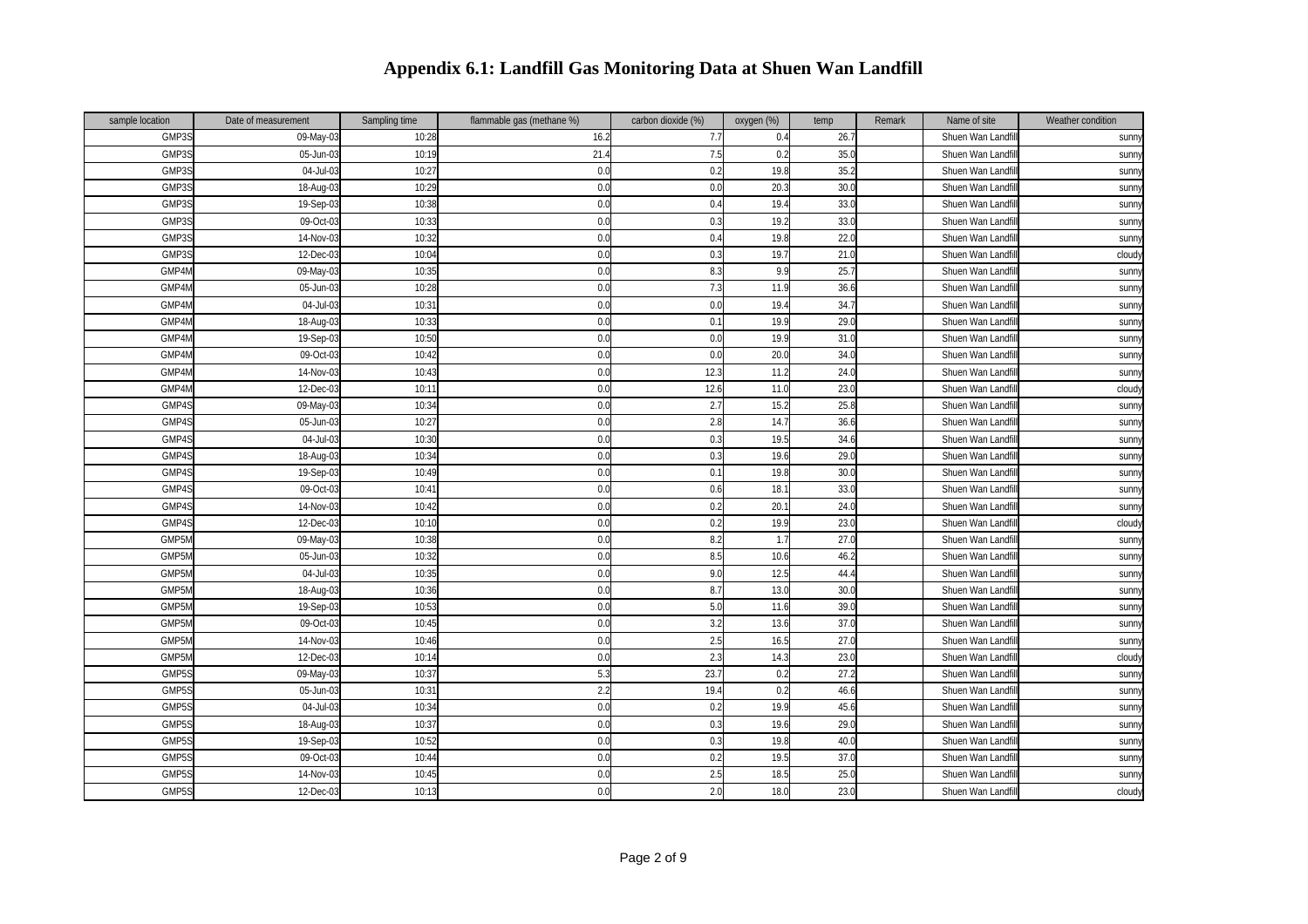| sample location | Date of measurement     | Sampling time | flammable gas (methane %) | carbon dioxide (%) | oxygen (%) | temp | Remark | Name of site      | Weather condition |
|-----------------|-------------------------|---------------|---------------------------|--------------------|------------|------|--------|-------------------|-------------------|
| GMP6N           | $\overline{09}$ -May-03 | 10:4          | 0.0                       | 5.0                | 9.3        | 29.1 |        | Shuen Wan Landfil | sunn              |
| GMP6N           | 05-Jun-03               | 10:36         | 0.0                       | 6.6                | 12.5       | 41.4 |        | Shuen Wan Landfi  | sunn              |
| GMP6N           | 04-Jul-0                | 10:42         | 0.                        | 5.6                | 15.1       | 33.2 |        | Shuen Wan Landf   | sunny             |
| GMP6N           | 18-Aug-03               | 10:40         | 0.0                       | 4.9                | 15.0       | 29.0 |        | Shuen Wan Landfi  | <b>Sunn</b>       |
| GMP6N           | 19-Sep-03               | 10:56         | 0.0                       | 7.0                | 12.3       | 39.0 |        | Shuen Wan Landfi  | sunny             |
| GMP6N           | 09-Oct-03               | 10:48         | 0.0                       | 0.0                | 10.3       | 38.0 |        | Shuen Wan Landf   | sunn              |
| GMP6N           | 14-Nov-03               | 10:48         | 0.0                       | 9.3                | 12.2       | 29.0 |        | Shuen Wan Landf   | sunn              |
| GMP6N           | 12-Dec-03               | 10:16         | 0.0                       | 9.0                | 12.0       | 23.0 |        | Shuen Wan Landfi  | cloudy            |
| GMP6S           | 09-May-03               | 10:40         | 0.                        | 10.4               | 5.4        | 29.2 |        | Shuen Wan Landfi  | sunny             |
| GMP6S           | 05-Jun-03               | 10:35         | 0.0                       | 7.7                | 9.1        | 41.3 |        | Shuen Wan Landfi  | sunny             |
| GMP6S           | 04-Jul-03               | 10:4          | 0.                        | 0.8                | 18.2       | 33(  |        | Shuen Wan Landfi  | sunn <sup>y</sup> |
| GMP6S           | 18-Aug-03               | 10:4          | 0.0                       | 0.7                | 18.4       | 29.0 |        | Shuen Wan Landfi  | <b>Sunn</b>       |
| GMP6S           | 19-Sep-03               | 10:1!         | 0.0                       | 0.2                | 19.7       | 37.0 |        | Shuen Wan Landfi  | sunn              |
| GMP6S           | 09-Oct-03               | 10:4          | 0.0                       | 0.3                | 19.6       | 38.0 |        | Shuen Wan Landf   | sunn              |
| GMP6S           | 14-Nov-03               | 10:47         | 0.0                       | 0.2                | 20.2       | 29.0 |        | Shuen Wan Landfi  | <b>Sunn</b>       |
| GMP6S           | 12-Dec-03               | 10:15         | 0.0                       | 0.3                | 19.7       | 23.0 |        | Shuen Wan Landfil | cloudy            |
| GMP7N           | 09-May-03               | 10:45         | 0.0                       | 3.9                | 13.8       | 27.8 |        | Shuen Wan Landf   | sunn <sup>y</sup> |
| GMP7N           | 05-Jun-0                | 10:40         | 0.0                       | 4.7                | 15.7       | 37.8 |        | Shuen Wan Landf   | sunny             |
| GMP7M           | 04-Jul-03               | 10:4          | 0.0                       | 4.4                | 16.7       | 37.5 |        | Shuen Wan Landfi  | sunny             |
| GMP7N           | 18-Aug-03               | 10:42         | 0.0                       | 4.8                | 16.0       | 29.0 |        | Shuen Wan Landfi  | <b>Sunn</b>       |
| GMP7M           | 19-Sep-03               | 11:00         | 0.0                       | 4.8                | 14.5       | 36.0 |        | Shuen Wan Landfil | sunny             |
| GMP7M           | 09-Oct-03               | 10:52         | 0.0                       | 4.2                | 12.5       | 36.0 |        | Shuen Wan Landfi  | sunny             |
| GMP7M           | 14-Nov-03               | 10:5'         | 0.0                       | 3.9                | 16.5       | 25.0 |        | Shuen Wan Landf   | <b>Sunn</b>       |
| GMP7N           | 12-Dec-03               | 10:20         | 0.0                       | 4.1                | 16.0       | 23.0 |        | Shuen Wan Landf   | cloudy            |
| GMP79           | 09-May-03               | 10:44         | 0.0                       | 0.3                | 19.8       | 27.9 |        | Shuen Wan Landf   | sunny             |
| GMP7S           | 05-Jun-03               | 10:39         | 0.0                       | 7.8                | 3.9        | 37.5 |        | Shuen Wan Landfi  | sunny             |
| GMP7S           | 04-Jul-03               | 10:45         | 0.0                       | 0.8                | 19.2       | 37.5 |        | Shuen Wan Landfi  | sunn <sup>y</sup> |
| GMP79           | 18-Aug-03               | 10:43         | 0.0                       | 0.7                | 18.2       | 30.0 |        | Shuen Wan Landf   | sunn              |
| GMP7S           | 19-Sep-03               | 10:59         | 0.0                       | 0.0                | 19.8       | 33.0 |        | Shuen Wan Landf   | sunn              |
| GMP7S           | 09-Oct-03               | 10:51         | 0.0                       | 0.1                | 19.8       | 36.0 |        | Shuen Wan Landfi  | sunny             |
| GMP7S           | 14-Nov-03               | 10:50         | 0.0                       | 0.1                | 20.1       | 25.0 |        | Shuen Wan Landfi  | <b>Sunn</b>       |
| GMP7S           | 12-Dec-03               | 10:18         | 0.0                       | 0.0                | 20.0       | 23.0 |        | Shuen Wan Landfi  | cloudy            |
| GMP8N           | 09-May-03               | 10:48         | 0.0                       | 2.0                | 16.1       | 27.8 |        | Shuen Wan Landfi  | sunny             |
| GMP8M           | 05-Jun-03               | 10:43         | 0.0                       | 3.4                | 15.0       | 35.7 |        | Shuen Wan Landf   | sunn <sup>y</sup> |
| GMP8N           | 04-Jul-03               | 10:5          | 0.0                       | 0.0                | 19.5       | 35.6 |        | Shuen Wan Landf   | sunny             |
| GMP8N           | 18-Aug-03               | 10:45         | 0.0                       | 0.0                | 19.9       | 29.0 |        | Shuen Wan Landf   | sunny             |
| GMP8M           | 19-Sep-03               | 11:04         | 0.0                       | 2.2                | 16.8       | 38.0 |        | Shuen Wan Landfi  | sunny             |
| GMP8M           | 09-Oct-03               | 10:55         | 0.0                       | 1.7                | 17.3       | 38.0 |        | Shuen Wan Landfi  | sunny             |
| GMP8N           | 14-Nov-03               | 10:56         | 0.0                       | 0.2                | 19.8       | 26.0 |        | Shuen Wan Landf   | sunny             |
| GMP8M           | 12-Dec-03               | 10:21         | 0.0                       | 0.3                | 19.7       | 23.0 |        | Shuen Wan Landfi  | cloudy            |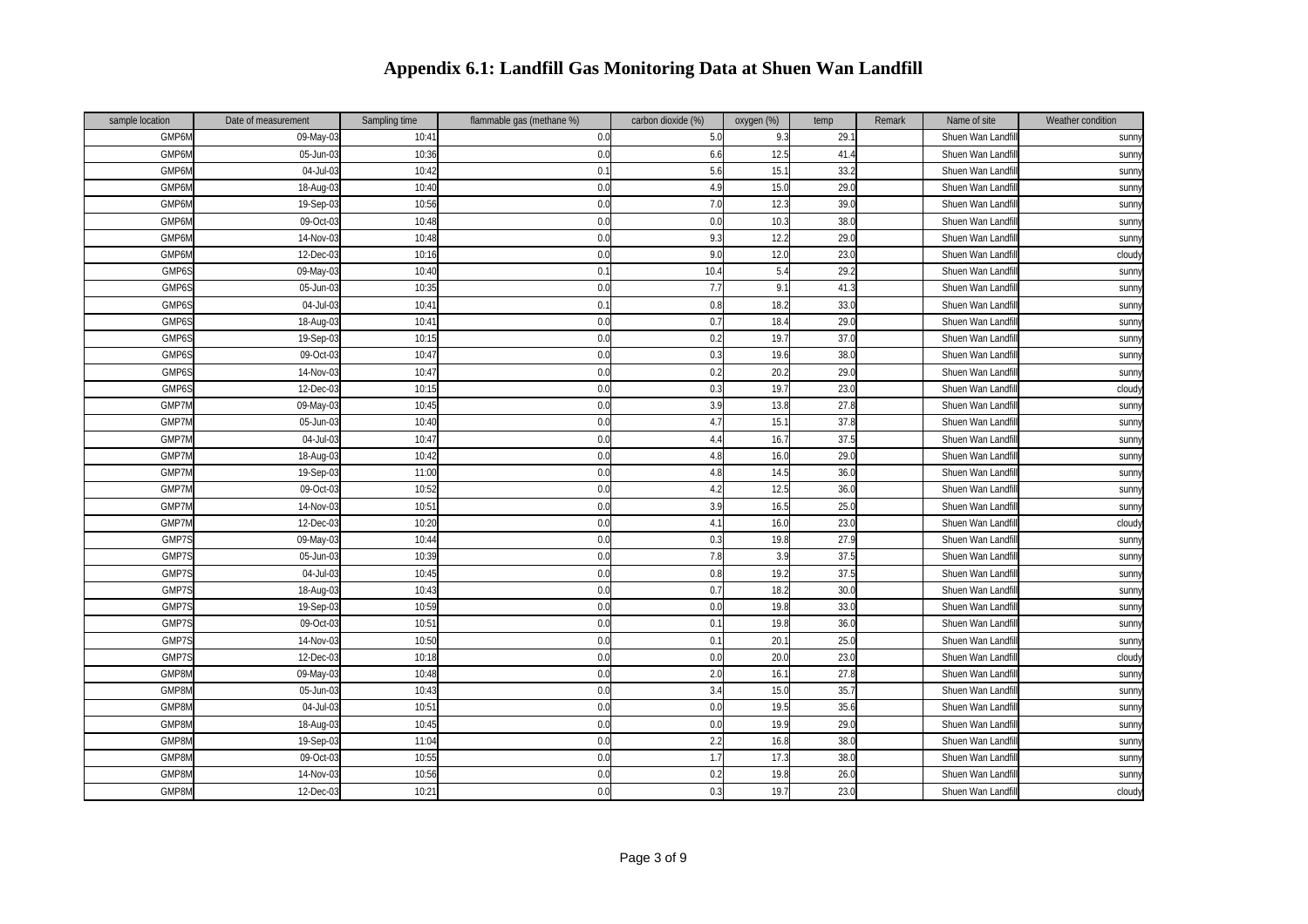| sample location | Date of measurement     | Sampling time | flammable gas (methane %) | carbon dioxide (%) | oxygen (%) | temp | Remark | Name of site      | Weather condition |
|-----------------|-------------------------|---------------|---------------------------|--------------------|------------|------|--------|-------------------|-------------------|
| GMP8S           | 09-May-0                | 10:4          | 0.0                       | 0.0                | 19.9       | 27.7 |        | Shuen Wan Landfi  | sunn              |
| GMP8S           | 05-Jun-03               | 10:42         | 0.0                       | 0.0                | 19.9       | 36.6 |        | Shuen Wan Landfi  | sunny             |
| GMP8S           | 04-Jul-0                | 10:50         | 0.                        | 0.6                | 19.2       | 35.7 |        | Shuen Wan Landfi  | sunny             |
| GMP8S           | 18-Aug-03               | 10:46         | 0.0                       | 0.4                | 19.6       | 29.0 |        | Shuen Wan Landfi  | sunn              |
| GMP8S           | 19-Sep-03               | 11:02         | 0.0                       | 0.1                | 19.7       | 39.0 |        | Shuen Wan Landfi  | sunny             |
| GMP8S           | 09-Oct-03               | 10:54         | 0.0                       | 0.0                | 19.9       | 39.0 |        | Shuen Wan Landfi  | sunn              |
| GMP8S           | 14-Nov-03               | 10:55         | 0.0                       | 0.0                | 20.2       | 27.0 |        | Shuen Wan Landfi  | sunny             |
| GMP8S           | 12-Dec-03               | 10:20         | 0.0                       | 0.0                | 20.1       | 23.0 |        | Shuen Wan Landfi  | cloudy            |
| GMP9N           | 09-May-03               | 10:51         | 0.0                       | 1.7                | 15.0       | 27.6 |        | Shuen Wan Landfi  | sunny             |
| GMP9M           | 05-Jun-03               | 10:47         | 0.0                       | 5.3                | 14.8       | 36.3 |        | Shuen Wan Landfi  | sunny             |
| GMP9N           | 04-Jul-03               | 16:54         | 0.0                       | 4.6                | 15.4       | 37.8 |        | Shuen Wan Landfi  | sunny             |
| GMP9N           | 18-Aug-03               | 10:48         | 0.0                       | 3.8                | 16.4       | 29.0 |        | Shuen Wan Landfi  | sunny             |
| GMP9N           | 19-Sep-03               | 11:08         | 0.0                       | 0.2                | 19.3       | 32.0 |        | Shuen Wan Landfi  | sunn              |
| GMP9N           | 09-Oct-03               | 11:00         | 0.0                       | 0.4                | 19.0       | 33(  |        | Shuen Wan Landf   | sunny             |
| GMP9N           | 14-Nov-03               | 11:01         | 0.0                       | 2.0                | 18.1       | 23.0 |        | Shuen Wan Landfi  | <b>Sunn</b>       |
| GMP9M           | 12-Dec-03               | 10:24         | 0.0                       | 2.3                | 18.2       | 21.0 |        | Shuen Wan Landfil | cloud             |
| GMP9S           | 09-May-03               | 10:50         | 0.0                       | 0.0                | 20.0       | 27.6 |        | Shuen Wan Landf   | sunn              |
| GMP9S           | 05-Jun-03               | 10:46         | 0.0                       | 1.4                | 17.5       | 36.8 |        | Shuen Wan Landf   | sunn              |
| GMP9S           | 04-Jul-03               | 16:53         | 0.0                       | 0.2                | 19.2       | 38.8 |        | Shuen Wan Landfi  | sunny             |
| GMP9S           | 18-Aug-03               | 10:49         | 0.0                       | 0.3                | 19.7       | 30.0 |        | Shuen Wan Landfi  | <b>Sunny</b>      |
| GMP9S           | 19-Sep-03               | 11:06         | 0.0                       | 0.0                | 19.8       | 30.0 |        | Shuen Wan Landfil | sunny             |
| GMP9S           | 09-Oct-03               | 10:59         | 0.0                       | 0.1                | 19.6       | 32.0 |        | Shuen Wan Landfi  | sunny             |
| GMP9S           | 14-Nov-03               | 11:00         | 0.0                       | 2.0                | 18.1       | 23.0 |        | Shuen Wan Landf   | sunn              |
| GMP9S           | 12-Dec-03               | 10:2          | 0.0                       | 0.0                | 20.3       | 21.0 |        | Shuen Wan Landfi  | cloud             |
| GMP10N          | 09-May-03               | 10:59         | 0.0                       | 0.5                | 19.2       | 27.3 |        | Shuen Wan Landfi  | sunny             |
| GMP10M          | $\overline{05}$ -Jun-03 | 10:53         | 0.0                       | 0.4                | 19.6       | 38.4 |        | Shuen Wan Landfi  | sunny             |
| GMP10N          | 04-Jul-03               | 11:04         | 0.0                       | 0.0                | 19.7       | 33.5 |        | Shuen Wan Landfi  | sunny             |
| GMP10N          | 18-Aug-03               | 10:54         | 0.0                       | 0.0                | 20.0       | 30.0 |        | Shuen Wan Landfi  | sunny             |
| GMP10M          | 19-Sep-03               | 11:19         | 0.0                       | 0.0                | 18.8       | 36.0 |        | Shuen Wan Landfi  | sunn)             |
| GMP10N          | 09-Oct-03               | 11:07         | 0.0                       | 0.0                | 19.4       | 35.0 |        | Shuen Wan Landfi  | sunny             |
| GMP10N          | 14-Nov-03               | 11:06         | 0.0                       | 0.3                | 19.7       | 24.0 |        | Shuen Wan Landfi  | sunny             |
| GMP10N          | 12-Dec-03               | 10:27         | 0.0                       | 0.4                | 19.6       | 21.0 |        | Shuen Wan Landfi  | cloud             |
| GMP10S          | 09-May-03               | 10:58         | 0.0                       | 0.8                | 18.6       | 27.4 |        | Shuen Wan Landfil | <b>Sunn</b>       |
| <b>GMP109</b>   | 05-Jun-03               | 10:52         | 0.0                       | 0.8                | 19.2       | 38.2 |        | Shuen Wan Landfi  | sunn              |
| <b>GMP109</b>   | 04-Jul-03               | 11:0          | 0.0                       | 0.5                | 19.2       | 33.4 |        | Shuen Wan Landf   | sunn              |
| <b>GMP109</b>   | 18-Aug-03               | 10:55         | 0.0                       | $0.\overline{3}$   | 19.7       | 30.0 |        | Shuen Wan Landf   | <b>Sunn</b>       |
| GMP10S          | 19-Sep-03               | 11:17         | 0.0                       | 0.0                | 19.5       | 36.0 |        | Shuen Wan Landfi  | <b>Sunn</b>       |
| GMP10S          | 09-Oct-03               | 11:06         | 0.0                       | 0.0                | 19.7       | 36.0 |        | Shuen Wan Landfil | sunny             |
| <b>GMP109</b>   | 14-Nov-03               | 11:05         | 0.0                       | 0.0                | 20.7       | 24.0 |        | Shuen Wan Landfi  | sunny             |
| GMP10S          | $12$ -Dec-03            | 10:26         | 0.0                       | 0.0                | 20.4       | 21.0 |        | Shuen Wan Landfil | cloudy            |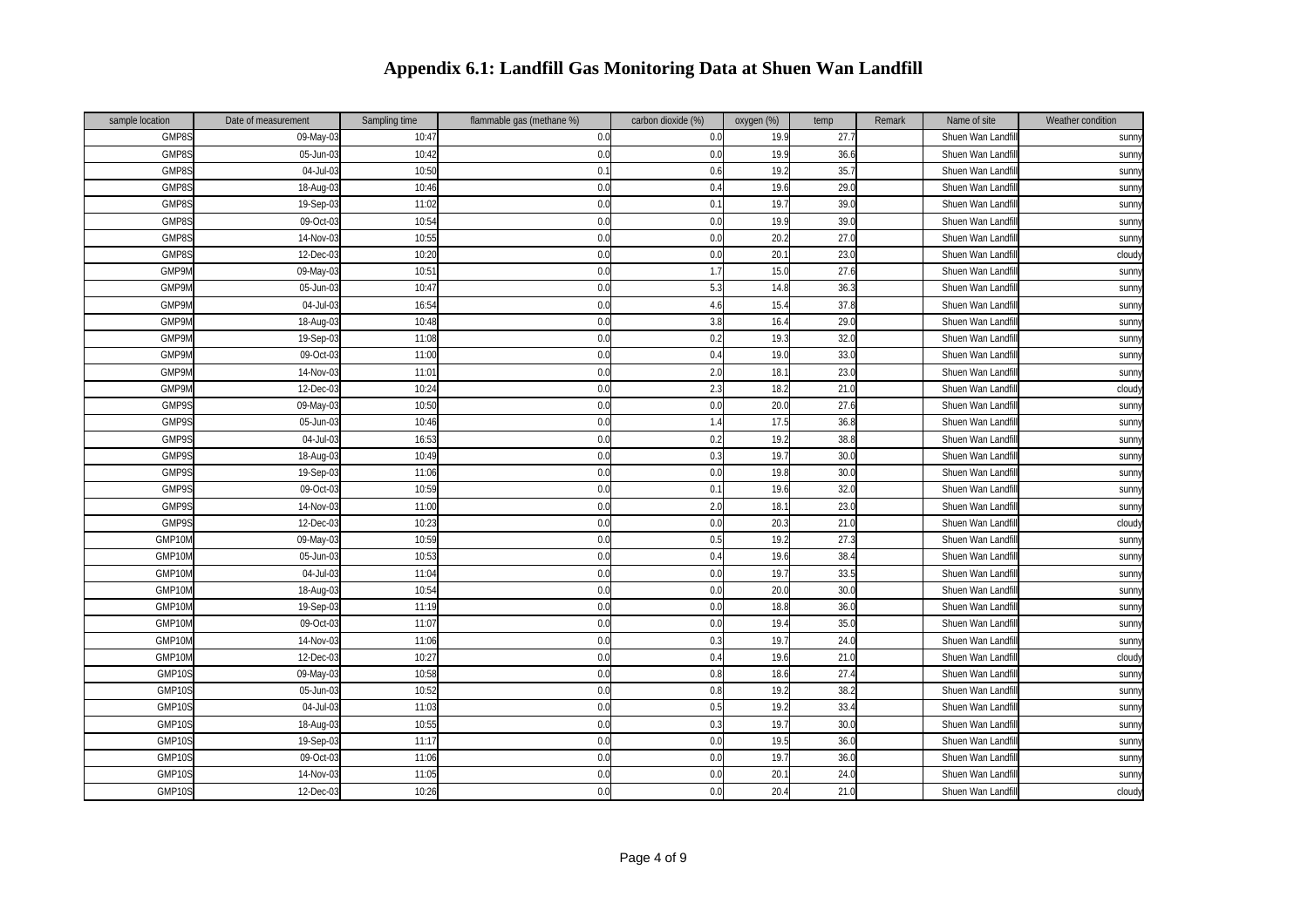| sample location | Date of measurement     | Sampling time | flammable gas (methane %) | carbon dioxide (%) | oxygen (%) | temp            | Remark | Name of site      | Weather condition |
|-----------------|-------------------------|---------------|---------------------------|--------------------|------------|-----------------|--------|-------------------|-------------------|
| GMP11N          | 09-May-03               | 11:05         | 0.0                       | 0.0                | 20.2       | 27.2            |        | Shuen Wan Landfi  | sunn              |
| GMP11N          | 05-Jun-03               | 10:58         | 0.0                       | 0.0                | 20.0       | 33.9            |        | Shuen Wan Landfi  | sunny             |
| GMP11N          | 04-Jul-0                | 11:07         | 0.0                       | 0.0                | 19.8       | 43.5            |        | Shuen Wan Landfi  | sunny             |
| GMP11M          | 18-Aug-03               | 10:58         | 0.0                       | 0.0                | 20.0       | 29.0            |        | Shuen Wan Landfi  | sunn              |
| GMP11M          | 19-Sep-03               | 11:15         | 0.0                       | 0.0                | 19.8       | 37.0            |        | Shuen Wan Landfi  | sunny             |
| GMP11M          | 09-Oct-03               | 11:11         | 0.0                       | 0.0                | 19.8       | 38 <sub>0</sub> |        | Shuen Wan Landfi  | sunn              |
| GMP11N          | 14-Nov-03               | 11:09         | 0.0                       | 0.0                | 20.2       | 24.0            |        | Shuen Wan Landfi  | sunny             |
| GMP11M          | 12-Dec-03               | 10:30         | 0.0                       | 0.0                | 20.3       | 22.0            |        | Shuen Wan Landfi  | cloudy            |
| GMP11S          | 09-May-03               | 11:04         | 0.0                       | 0.0                | 20.1       | 27.3            |        | Shuen Wan Landfi  | sunny             |
| GMP11S          | 05-Jun-03               | 10:57         | 0.0                       | 0.0                | 20.0       | 33.7            |        | Shuen Wan Landfi  | sunny             |
| GMP11S          | 04-Jul-03               | 11:06         | 0.0                       | 0.0                | 19.7       | 43.5            |        | Shuen Wan Landfi  | sunny             |
| GMP11S          | 18-Aug-03               | 10:59         | 0.0                       | 0.0                | 20.0       | 30.0            |        | Shuen Wan Landfi  | sunny             |
| GMP119          | 19-Sep-03               | 11:13         | 0.0                       | 0.0                | 19.6       | 37.0            |        | Shuen Wan Landfi  | sunny             |
| GMP119          | 09-Oct-03               | 11:10         | 0.0                       | 0.1                | 19.7       | 38.0            |        | Shuen Wan Landf   | sunny             |
| GMP11S          | 14-Nov-03               | 11:08         | 0.0                       | 0.0                | 20.0       | 23.0            |        | Shuen Wan Landfi  | <b>Sunn</b>       |
| GMP11S          | 12-Dec-03               | 10:28         | 0.0                       | 0.0                | 20.2       | 22.0            |        | Shuen Wan Landfil | cloud             |
| GMP12M          | 09-May-03               | 11:08         | 0.0                       | 2.5                | 14.6       | 27.4            |        | Shuen Wan Landfi  | sunn              |
| GMP12N          | 05-Jun-03               | 11:01         | 0.0                       | 4.2                | 16.0       | 34.8            |        | Shuen Wan Landf   | sunny             |
| GMP12M          | 04-Jul-03               | 11:12         | 0.0                       | 3.3                | 14.7       | 34.2            |        | Shuen Wan Landfi  | sunny             |
| GMP12M          | 18-Aug-03               | 11:04         | 0.0                       | 4.0                | 15.9       | 30.0            |        | Shuen Wan Landfi  | <b>Sunny</b>      |
| GMP12M          | 19-Sep-03               | 11:21         | 0.0                       | 0.0                | 20.0       | 37.0            |        | Shuen Wan Landfil | sunny             |
| GMP12M          | 09-Oct-03               | 11:14         | 0.0                       | 0.0                | 20.0       | 37.0            |        | Shuen Wan Landfi  | sunny             |
| GMP12M          | 14-Nov-03               | 11:11         | 0.0                       | 0.0                | 20.1       | 25.0            |        | Shuen Wan Landfi  | sunn              |
| GMP12M          | 12-Dec-03               | 10:33         | 0.0                       | 0.0                | 20.1       | 22.0            |        | Shuen Wan Landfi  | cloud             |
| GMP129          | 09-May-03               | 11:07         | 0.0                       | 1.8                | 17.8       | 27.9            |        | Shuen Wan Landfi  | sunny             |
| GMP12S          | $\overline{05}$ -Jun-03 | 11:00         | 0.0                       | 1.5                | 17.3       | 35.2            |        | Shuen Wan Landfi  | sunny             |
| GMP12S          | 04-Jul-03               | 11:11         | 0.0                       | 0.0                | 19.6       | 34.3            |        | Shuen Wan Landfi  | sunny             |
| GMP12S          | 18-Aug-03               | 11:05         | 0.0                       | 0.3                | 19.6       | 30.0            |        | Shuen Wan Landfi  | sunny             |
| GMP12S          | 19-Sep-03               | 11:20         | 0.0                       | 0.0                | 19.8       | 36.0            |        | Shuen Wan Landfi  | sunn)             |
| GMP12S          | 09-Oct-03               | 11:13         | 0.0                       | 0.0                | 19.9       | 38.0            |        | Shuen Wan Landfi  | sunny             |
| GMP129          | 14-Nov-03               | 11:10         | 0.0                       | 0.2                | 20.0       | 25.0            |        | Shuen Wan Landfi  | sunny             |
| GMP12S          | 12-Dec-03               | 10:32         | 0.0                       | 0.0                | 20.3       | 22.0            |        | Shuen Wan Landfi  | cloud             |
| GMP13D          | 09-May-03               | 11:13         | 0.0                       | 0.5                | 18.9       | 27.5            |        | Shuen Wan Landfil | sunn <sup>y</sup> |
| GMP13D          | 05-Jun-03               | 11:06         | 0.0                       | 0.6                | 19.1       | 33.3            |        | Shuen Wan Landfi  | sunn              |
| GMP13D          | 04-Jul-03               | 11:1!         | 0.0                       | 0.0                | 19.7       | 33.6            |        | Shuen Wan Landf   | sunn              |
| GMP13D          | 18-Aug-03               | 11:10         | 0.0                       | 0.0                | 19.9       | 30.0            |        | Shuen Wan Landf   | sunn <sup>y</sup> |
| GMP13D          | 19-Sep-03               | 11:24         | 0.0                       | 0.0                | 19.8       | 35.0            |        | Shuen Wan Landfi  | sunn <sup>y</sup> |
| GMP13D          | 09-Oct-03               | 11:18         | 0.0                       | 0.3                | 19.3       | 35.0            |        | Shuen Wan Landfil | sunny             |
| GMP13D          | 14-Nov-03               | 11:16         | 0.1                       | 1.8                | 17.5       | 27.0            |        | Shuen Wan Landfi  | sunny             |
| GMP13D          | $12$ -Dec-03            | 10:36         | 0.0                       | 1.4                | 18.7       | 23.0            |        | Shuen Wan Landfil | cloudy            |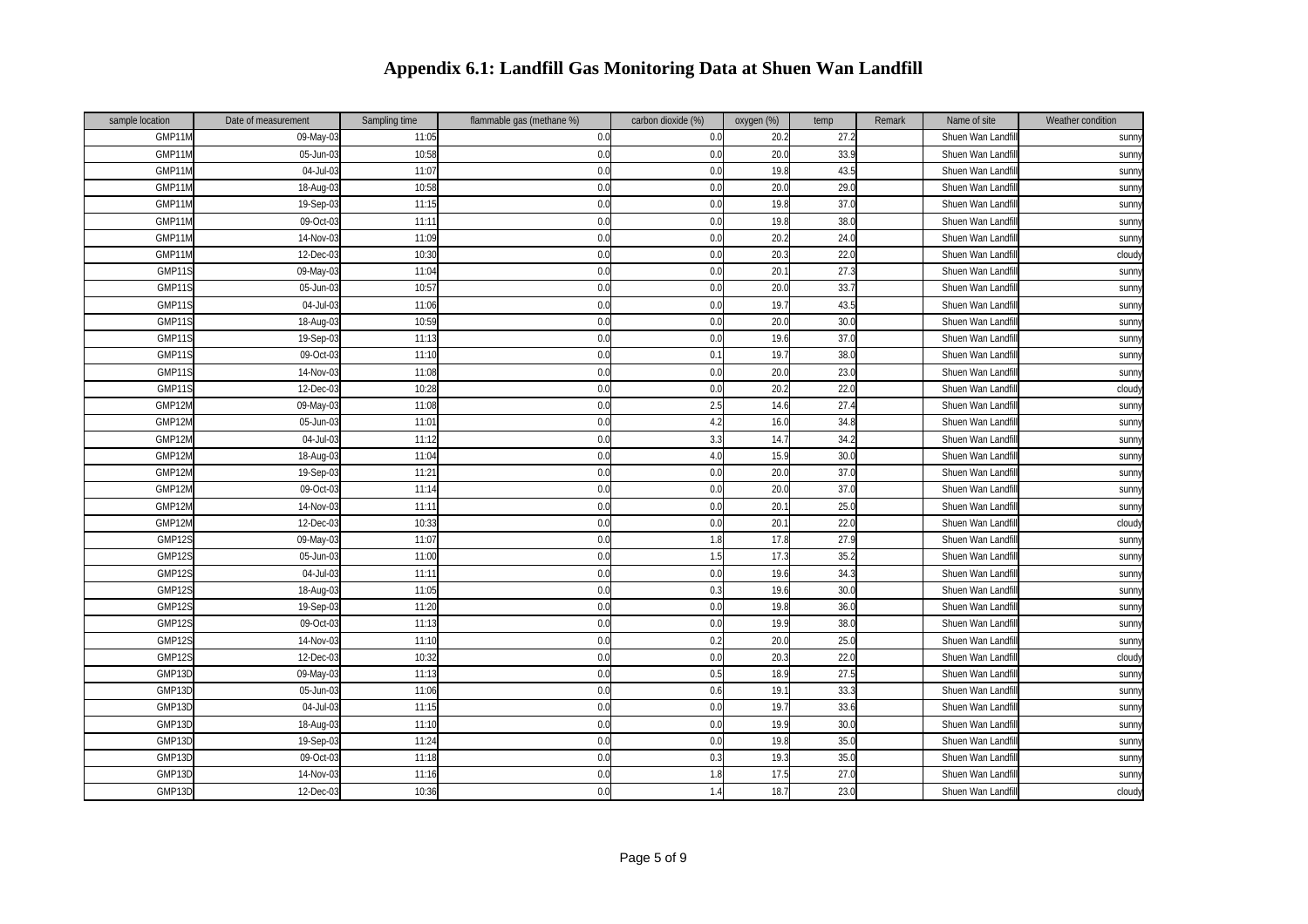| sample location | Date of measurement | Sampling time | flammable gas (methane %) | carbon dioxide (%) | oxygen (%) | temp | Remark | Name of site      | Weather condition |
|-----------------|---------------------|---------------|---------------------------|--------------------|------------|------|--------|-------------------|-------------------|
| GMP13M          | 09-May-03           | 11:12         | 0.0                       | 0.5                | 19.1       | 27.7 |        | Shuen Wan Landfil | sunn              |
| GMP13N          | 05-Jun-03           | 11:05         | 0.0                       | 0.8                | 18.7       | 38.6 |        | Shuen Wan Landfi  | sunny             |
| GMP13N          | 04-Jul-03           | 11:14         | 0.0                       | 0.0                | 19.5       | 33.7 |        | Shuen Wan Landfi  | sunny             |
| GMP13M          | 18-Aug-03           | 11:12         | 0.0                       | 0.0                | 20.1       | 30.0 |        | Shuen Wan Landfi  | sunny             |
| GMP13M          | 19-Sep-03           | 11:23         | 0.0                       | 0.0                | 20.0       | 35.0 |        | Shuen Wan Landfi  | sunny             |
| GMP13N          | 09-Oct-03           | 11:17         | 0.0                       | 0.0                | 19.6       | 35.0 |        | Shuen Wan Landfi  | sunn <sup>y</sup> |
| GMP13M          | 14-Nov-03           | 11:15         | 0.0                       | 0.0                | 20.1       | 27.0 |        | Shuen Wan Landfi  | sunn              |
| GMP13N          | 12-Dec-03           | 10:35         | 0.0                       | 0.0                | 20.0       | 23.0 |        | Shuen Wan Landf   | cloudy            |
| GMP13S          | 09-May-03           | 11:11         | 0.0                       | 0.0                | 19.9       | 27.6 |        | Shuen Wan Landfi  | sunn <sup>y</sup> |
| GMP13S          | 05-Jun-03           | 11:04         | 0.0                       | 0.4                | 19.4       | 33.7 |        | Shuen Wan Landfil | sunny             |
| GMP13S          | 04-Jul-03           | 11:18         | 0.0                       | 0.3                | 18.8       | 33.9 |        | Shuen Wan Landfi  | sunn <sup>y</sup> |
| GMP13S          | 18-Aug-03           | 11:14         | 0.0                       | 0.2                | 19.8       | 30.0 |        | Shuen Wan Landf   | sunn              |
| GMP13S          | 19-Sep-03           | 11:22         | 0.0                       | 0.0                | 19.7       | 33.0 |        | Shuen Wan Landf   | sunny             |
| GMP139          | 09-Oct-03           | 11:16         | 0.0                       | 0.0                | 20.1       | 34.0 |        | Shuen Wan Landf   | sunny             |
| GMP13S          | 14-Nov-03           | 11:14         | 0.0                       | 0.5                | 19.4       | 27.0 |        | Shuen Wan Landfi  | sunny             |
| GMP13S          | 12-Dec-03           | 10:34         | 0.0                       | 0.4                | 19.6       | 22.0 |        | Shuen Wan Landfil | cloudy            |
| GMP14D          | 09-May-03           | 11:17         | 0.0                       | 4.9                | 9.1        | 27.7 |        | Shuen Wan Landfi  | sunn <sup>y</sup> |
| GMP14D          | 05-Jun-0            | 11:09         | 0.0                       | 6.9                | 11.3       | 34.2 |        | Shuen Wan Landf   | sunny             |
| GMP14D          | 04-Jul-03           | 11:16         | 0.0                       | 4.1                | 14.0       | 34.5 |        | Shuen Wan Landfi  | sunny             |
| GMP14D          | 18-Aug-03           | 11:17         | 0.0                       | 5.2                | 13.8       | 30.0 |        | Shuen Wan Landfi  | <b>Sunn</b>       |
| GMP14D          | 19-Sep-03           | 11:28         | 0.0                       | 0.1                | 19.3       | 35.0 |        | Shuen Wan Landfil | sunny             |
| GMP14D          | 09-Oct-03           | 11:22         | 0.0                       | 0.0                | 19.9       | 36.0 |        | Shuen Wan Landfi  | <b>Sunn</b>       |
| GMP14D          | 14-Nov-03           | 11:19         | 0.0                       | 0.0                | 20.2       | 27.0 |        | Shuen Wan Landfi  | <b>Sunn</b>       |
| GMP14D          | 12-Dec-03           | 10:40         | 0.0                       | 0.0                | 20.4       | 23.0 |        | Shuen Wan Landf   | cloudy            |
| GMP14N          | 09-May-03           | 11:16         | 0.0                       | 6.4                | 6.2        | 27.8 |        | Shuen Wan Landfl  | sunny             |
| GMP14M          | 05-Jun-03           | 11:08         | 0.0                       | 8.4                | 5.7        | 33.7 |        | Shuen Wan Landf   | <b>Sunn</b>       |
| GMP14M          | 04-Jul-03           | 11:21         | 0.0                       | 8.1                | 3.9        | 34.3 |        | Shuen Wan Landfi  | sunny             |
| GMP14M          | 18-Aug-03           | 11:18         | 0.0                       | 7.2                | 10.2       | 30.0 |        | Shuen Wan Landfi  | <b>Sunn</b>       |
| GMP14M          | 19-Sep-03           | 11:2          | 0.0                       | 0.0                | 19.9       | 35.0 |        | Shuen Wan Landfi  | sunny             |
| GMP14M          | 09-Oct-03           | 11:21         | 0.0                       | 0.0                | 20.0       | 35.0 |        | Shuen Wan Landfi  | sunny             |
| GMP14N          | 14-Nov-03           | 11:18         | 0.0                       | 0.4                | 19.3       | 27.0 |        | Shuen Wan Landf   | sunny             |
| GMP14M          | 12-Dec-03           | 10:39         | 0.0                       | 0.2                | 19.8       | 23.0 |        | Shuen Wan Landfi  | cloudy            |
| GMP14S          | 09-May-03           | 11:15         | 0.0                       | 0.2                | 19.9       | 27.7 |        | Shuen Wan Landfil | sunn <sup>y</sup> |
| GMP149          | 05-Jun-03           | 11:07         | 0.0                       | 0.5                | 19.4       | 34.3 |        | Shuen Wan Landf   | sunn <sup>y</sup> |
| GMP14S          | 04-Jul-03           | 11:20         | 0.0                       | 0.0                | 19.7       | 34.6 |        | Shuen Wan Landf   | sunny             |
| GMP14S          | 18-Aug-03           | 11:19         | 0.0                       | 0.0                | 20.7       | 30.0 |        | Shuen Wan Landf   | sunny             |
| GMP14S          | 19-Sep-03           | 11:26         | 0.0                       | 0.0                | 19.8       | 34.0 |        | Shuen Wan Landfi  | sunn <sup>y</sup> |
| GMP14S          | 09-Oct-03           | 11:20         | 0.0                       | 0.0                | 20.0       | 36.0 |        | Shuen Wan Landfil | sunny             |
| GMP149          | 14-Nov-03           | 11:17         | 0.1                       | 0.0                | 20.4       | 27.0 |        | Shuen Wan Landfi  | sunny             |
| GMP14S          | $12$ -Dec-03        | 10:38         | 0.0                       | 0.0                | 20.1       | 23.0 |        | Shuen Wan Landfil | cloudy            |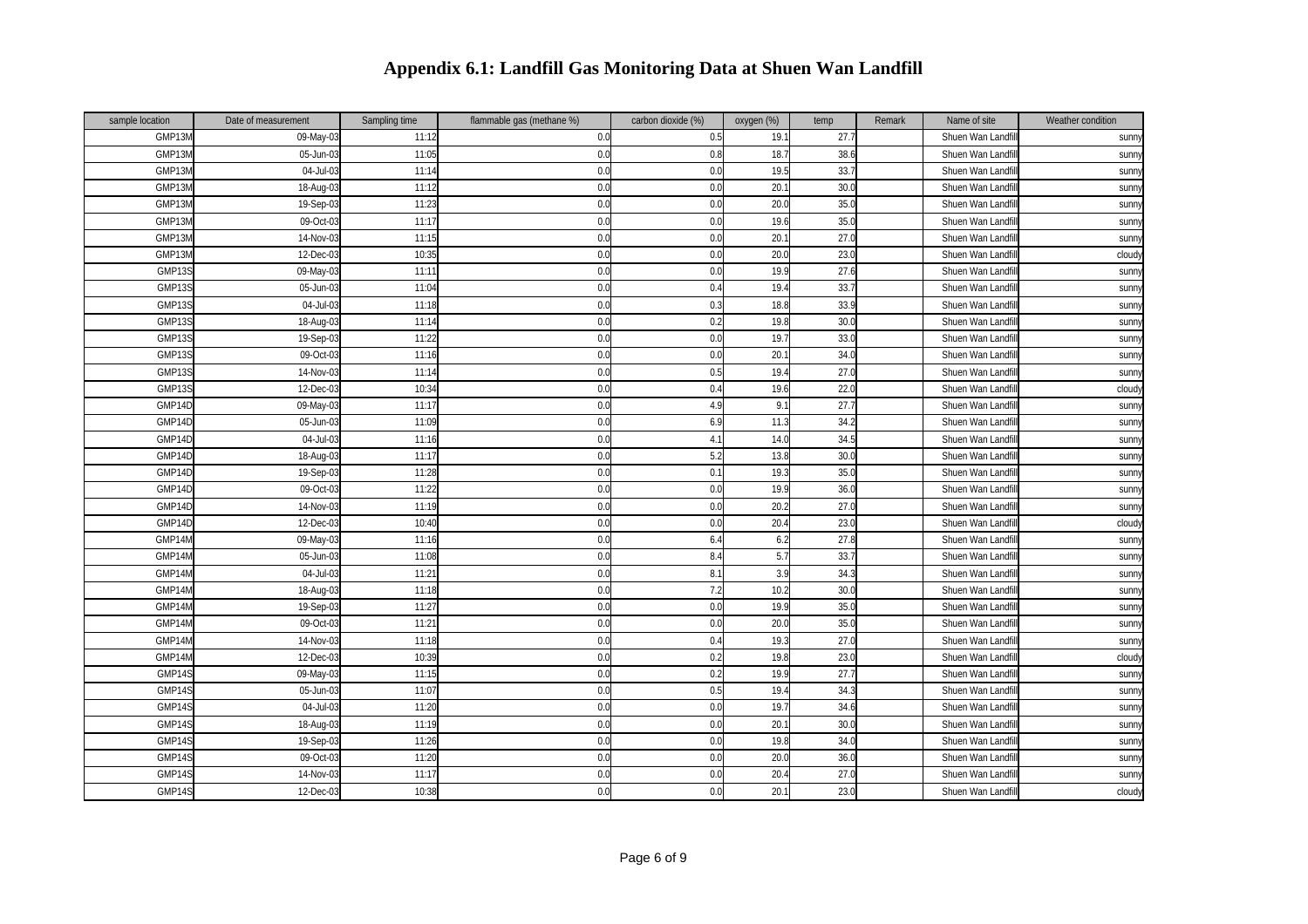| sample location | Date of measurement | Sampling time | flammable gas (methane %) | carbon dioxide (%) | oxygen (%) | temp | Remark | Name of site      | Weather condition |
|-----------------|---------------------|---------------|---------------------------|--------------------|------------|------|--------|-------------------|-------------------|
| GMP15D          | 09-May-0            | 11:22         | 0.0                       | 0.0                | 20.3       | 27.8 |        | Shuen Wan Landfi  | sunn              |
| GMP15D          | 05-Jun-03           | 11:15         | 0.0                       | 0.0                | 20.1       | 37.7 |        | Shuen Wan Landfi  | sunny             |
| GMP15D          | 04-Jul-0            | 11:27         | 0.0                       | 0.0                | 19.8       | 40.0 |        | Shuen Wan Landfi  | sunn              |
| GMP15D          | 18-Aug-03           | 11:2          | 0.0                       | 0.0                | 20.1       | 30.0 |        | Shuen Wan Landfi  | sunn              |
| GMP15D          | 19-Sep-03           | 11:31         | 0.0                       | 0.0                | 20.1       | 32.0 |        | Shuen Wan Landfil | sunn              |
| GMP15D          | 09-Oct-03           | 11:26         | 0.0                       | 0.0                | 2.0        | 33.0 |        | Shuen Wan Landfi  | sunn              |
| GMP15D          | 14-Nov-03           | 11:22         | 0.0                       | 2.1                | 17.8       | 26.0 |        | Shuen Wan Landfi  | sunny             |
| GMP15D          | 12-Dec-03           | 10:43         | 0.0                       | 3.1                | 16.9       | 23.0 |        | Shuen Wan Landfi  | cloudy            |
| GMP15M          | 09-May-03           | 11:21         | 0.0                       | 0.0                | 20.3       | 27.8 |        | Shuen Wan Landfi  | sunny             |
| GMP15M          | 05-Jun-03           | 11:14         | 0.0                       | 0.0                | 20.0       | 37.1 |        | Shuen Wan Landfil | sunn              |
| GMP15M          | 04-Jul-03           | 11:26         | 0.0                       | 0.0                | 19.8       | 39.8 |        | Shuen Wan Landfi  | sunn              |
| GMP15M          | 18-Aug-03           | 11:24         | 0.0                       | 0.4                | 19.6       | 30.0 |        | Shuen Wan Landfi  | sunn              |
| GMP15M          | 19-Sep-03           | 11:30         | 0.0                       | 0.0                | 20.0       | 32.0 |        | Shuen Wan Landf   | sunn              |
| GMP15M          | 09-Oct-03           | 11:25         | 0.0                       | 0.0                | 19.9       | 33.0 |        | Shuen Wan Landf   | sunny             |
| GMP15M          | 14-Nov-03           | 11:21         | 0.0                       | 0.0                | 20.3       | 26.0 |        | Shuen Wan Landfi  | sunn              |
| GMP15M          | 12-Dec-03           | 10:42         | 0.0                       | 0.0                | 20.2       | 23.0 |        | Shuen Wan Landfil | cloud             |
| GMP15S          | 09-May-03           | 11:20         | 0.0                       | 0.0                | 20.3       | 27.9 |        | Shuen Wan Landfi  | sunn              |
| GMP15S          | 05-Jun-03           | 11:1          | 0.0                       | 0.0                | 20.7       | 37.8 |        | Shuen Wan Landfi  | sunn              |
| GMP15S          | 04-Jul-03           | 11:25         | 0.0                       | 0.3                | 18.9       | 40.1 |        | Shuen Wan Landfi  | sunny             |
| GMP15S          | 18-Aug-03           | 11:25         | 0.0                       | 0.0                | 20.1       | 30.0 |        | Shuen Wan Landfi  | sunny             |
| GMP15S          | 19-Sep-03           | 11:29         | 0.0                       | 0.0                | 20.0       | 32.0 |        | Shuen Wan Landfil | sunn              |
| GMP15S          | 09-Oct-03           | 11:24         | 0.0                       | 0.0                | 20.0       | 32.0 |        | Shuen Wan Landfi  | sunn              |
| GMP15S          | 14-Nov-03           | 11:20         | 0.0                       | 0.0                | 20.3       | 26.0 |        | Shuen Wan Landfi  | sunn              |
| GMP159          | 12-Dec-03           | 10:4          | 0.0                       | 0.0                | 20.3       | 23.0 |        | Shuen Wan Landf   | cloudy            |
| GMP16N          | 09-May-03           | 11:25         | 0.0                       | 0.3                | 19.4       | 29.7 |        | Shuen Wan Landf   | sunn              |
| GMP16M          | 05-Jun-03           | 11:17         | 0.0                       | 0.4                | 19.1       | 38.4 |        | Shuen Wan Landfi  | sunn              |
| GMP16M          | 04-Jul-03           | 11:29         | 0.                        | 0.6                | 19.3       | 36.7 |        | Shuen Wan Landfil | sunny             |
| GMP16M          | 18-Aug-03           | 11:28         | 0.0                       | 1.3                | 18.8       | 31.0 |        | Shuen Wan Landfi  | sunn              |
| GMP16M          | 19-Sep-03           | 11:33         | 0.0                       | 0.0                | 20.7       | 39.0 |        | Shuen Wan Landf   | sunn              |
| GMP16M          | 09-Oct-03           | 11:30         | 0.0                       | 0.0                | 19.9       | 38.0 |        | Shuen Wan Landfi  | sunny             |
| GMP16M          | 14-Nov-03           | 11:25         | 0.0                       | 0.7                | 19.6       | 28.0 |        | Shuen Wan Landfil | sunny             |
| GMP16M          | 12-Dec-03           | 10:45         | 0.0                       | 0.4                | 19.6       | 23.0 |        | Shuen Wan Landfil | cloud             |
| GMP16S          | 09-May-03           | 11:24         | 0.0                       | 0.4                | 19.1       | 29.4 |        | Shuen Wan Landfi  | sunn              |
| GMP16S          | 05-Jun-03           | 11:16         | 0.0                       | 0.7                | 18.3       | 39.5 |        | Shuen Wan Landfi  | sunn              |
| GMP16S          | 04-Jul-03           | 11:27         | 0.0                       | 1.1                | 18.1       | 41.2 |        | Shuen Wan Landfi  | sunn              |
| GMP16S          | 18-Aug-03           | 11:29         | 0.0                       | 0.2                | 19.8       | 31.0 |        | Shuen Wan Landfi  | sunny             |
| GMP16S          | 19-Sep-03           | 11:32         | 0.0                       | 0.0                | 20.0       | 41.0 |        | Shuen Wan Landfi  | sunn              |
| GMP16S          | 09-Oct-03           | 11:29         | 0.0                       | 0.0                | 20.0       | 39.0 |        | Shuen Wan Landfil | sunny             |
| GMP169          | 14-Nov-0.           | 11:24         | 0.0                       | 0.6                | 19.4       | 29.0 |        | Shuen Wan Landf   | sunn <sup>y</sup> |
| GMP16S          | 12-Dec-03           | 10:44         | 0.0                       | 0.5                | 19.5       | 23.0 |        | Shuen Wan Landfi  | cloudy            |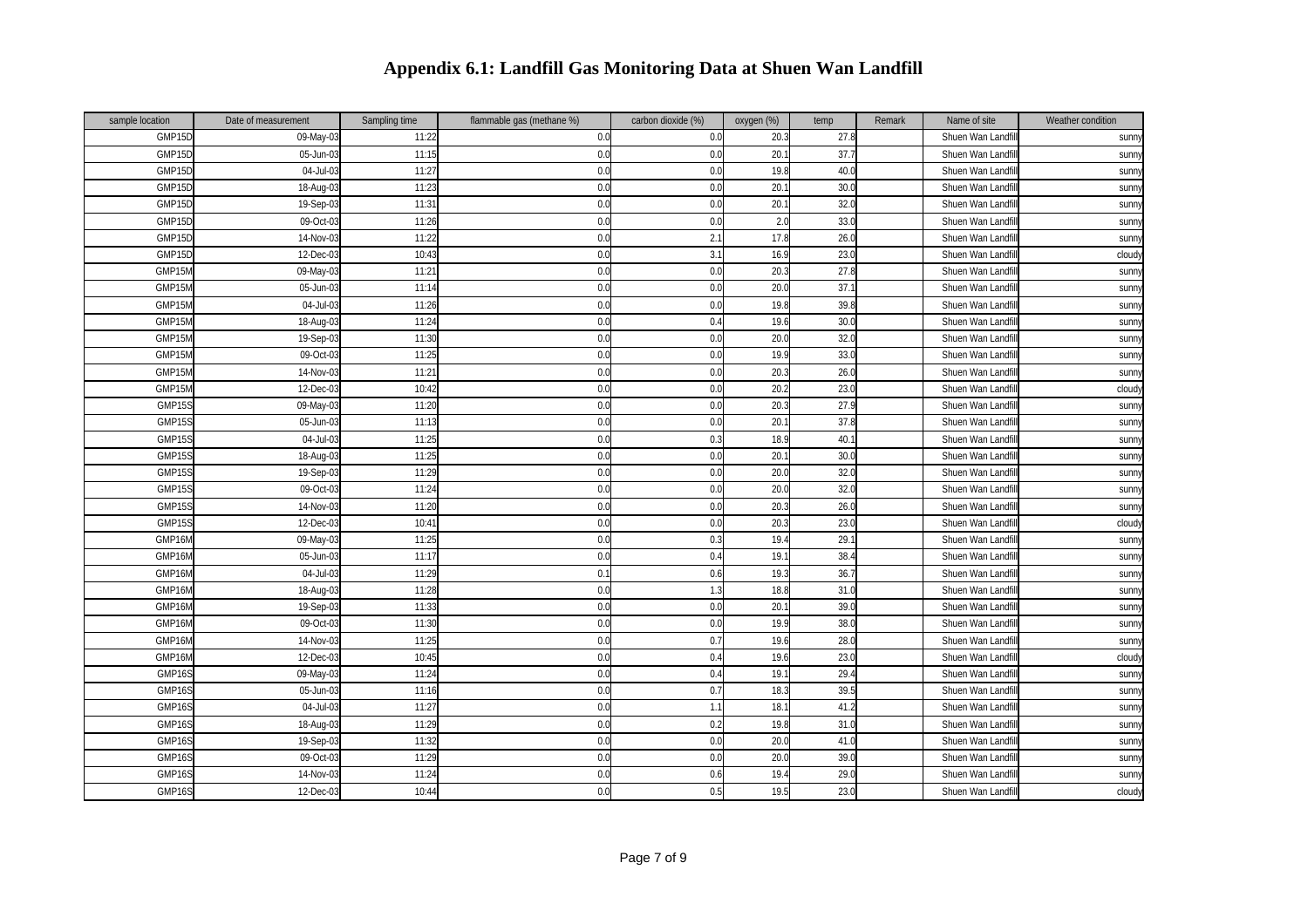| sample location | Date of measurement | Sampling time | flammable gas (methane %) | carbon dioxide (%) | oxygen (%) | temp | Remark | Name of site      | Weather condition |
|-----------------|---------------------|---------------|---------------------------|--------------------|------------|------|--------|-------------------|-------------------|
| P <sub>4</sub>  | 26-May-03           | 10:25         | 0.0                       | 1.3                | 18.4       | 29.6 |        | Shuen Wan Landfil | sunn              |
| P <sub>4</sub>  | 19-Jun-03           | 14:59         | 0.0                       | 1.8                | 17.5       | 34.6 |        | Shuen Wan Landfi  | sunny             |
| P <sub>4</sub>  | 21-Jul-03           | 10:38         | 0.0                       | 1.1                | 18.7       | 30.6 |        | Shuen Wan Landf   | cloudy            |
| P <sub>4</sub>  | 28-Aug-03           | 15:25         | 0.0                       | 0.7                | 18.1       | 32.6 |        | Shuen Wan Landf   | sunn              |
| P <sub>4</sub>  | 25-Sep-03           | 14:56         | 0.0                       | 0.5                | 18.7       | 31.0 |        | Shuen Wan Landfi  | sunny             |
| P <sub>4</sub>  | 17-Oct-03           | 14:48         | 0.0                       | 0.3                | 19.7       | 30.  |        | Shuen Wan Landf   | sunny             |
| P <sub>4</sub>  | 28-Nov-03           | 14:41         | 0.0                       | 1.0                | 18.9       | 28.7 |        | Shuen Wan Landf   | sunn              |
| P <sub>4</sub>  | 19-Dec-03           | 15:11         | 0.0                       | 0.0                | 20.3       | 17.7 |        | Shuen Wan Landf   | sunny             |
| P <sub>5</sub>  | 26-May-03           | 10:28         | 0.0                       | 0.0                | 20.1       | 30.2 |        | Shuen Wan Landf   | sunny             |
| P <sub>5</sub>  | 19-Jun-03           | 14:55         | 0.0                       | 0.6                | 19.4       | 35.1 |        | Shuen Wan Landf   | sunn              |
| P <sub>5</sub>  | 21-Jul-03           | 10:44         | 0.0                       | 0.0                | 20.0       | 31.6 |        | Shuen Wan Landfi  | cloudy            |
| P <sub>5</sub>  | 28-Aug-03           | 15:28         | 0.0                       | 0.0                | 19.9       | 33.1 |        | Shuen Wan Landf   | sunn              |
| P <sub>5</sub>  | 25-Sep-03           | 15:00         | 0.0                       | 0.0                | 20.0       | 31.6 |        | Shuen Wan Landf   | sunny             |
| P <sub>5</sub>  | 17-Oct-03           | 14:49         | 0.0                       | 0.5                | 19.3       | 29.9 |        | Shuen Wan Landf   | sunny             |
| P <sub>5</sub>  | 28-Nov-03           | 14:42         | 0.0                       | 1.2                | 19.8       | 28.6 |        | Shuen Wan Landf   | sunn              |
| P <sub>5</sub>  | 19-Dec-03           | 15:16         | 0.0                       | 0.3                | 19.6       | 18.2 |        | Shuen Wan Landfi  | sunny             |
| P <sub>6</sub>  | 26-May-03           | 10:30         | 0.0                       | 0.5                | 18.4       | 30.8 |        | Shuen Wan Landf   | sunn              |
| P <sub>6</sub>  | 19-Jun-03           | 14:56         | 0.0                       | 1.4                | 19.7       | 33.5 |        | Shuen Wan Landf   | sunny             |
| P6              | 21-Jul-03           | 10:45         | 0.0                       | 0.1                | 20.0       | 31.4 |        | Shuen Wan Landf   | cloudy            |
| P6              | 28-Aug-03           | 15:34         | 0.0                       | 0.0                | 19.9       | 32.8 |        | Shuen Wan Landf   | sunny             |
| P6              | 25-Sep-03           | 15:04         | 0.0                       | 0.8                | 19.3       | 32.6 |        | Shuen Wan Landfi  | sunny             |
| P <sub>6</sub>  | 17-Oct-03           | 14:50         | 0.0                       | 0.2                | 19.8       | 29.8 |        | Shuen Wan Landfi  | sunny             |
| P <sub>6</sub>  | 28-Nov-03           | 14:44         | 0.0                       | 0.0                | 20.1       | 28.4 |        | Shuen Wan Landf   | sunn              |
| P6              | 19-Dec-03           | 15:18         | 0.0                       | 0.1                | 20.3       | 17.9 |        | Shuen Wan Landf   | sunny             |
| P61M            | 26-May-03           | 10:20         | 0.0                       | 0.9                | 19.5       | 28.3 |        | Shuen Wan Landf   | sunny             |
| P61M            | 19-Jun-03           | 14:55         | 0.0                       | 0.9                | 19.4       | 38.6 |        | Shuen Wan Landf   | <b>Sunn</b>       |
| P61M            | 21-Jul-03           | 10:33         | 0.0                       | 1.6                | 18.4       | 30.4 |        | Shuen Wan Landfil | cloud             |
| P61N            | 28-Aug-03           | 15:33         | 0.0                       | 0.7                | 19.7       | 32.6 |        | Shuen Wan Landf   | <b>Sunn</b>       |
| P61N            | 25-Sep-03           | 14:59         | 0.0                       | 0.4                | 20.0       | 32.0 |        | Shuen Wan Landf   | sunny             |
| P61N            | 17-Oct-03           | 14:47         | 0.0                       | 1.1                | 19.0       | 30.2 |        | Shuen Wan Landf   | sunny             |
| P61M            | 28-Nov-03           | 14:38         | 0.0                       | 0.4                | 19.7       | 27.9 |        | Shuen Wan Landf   | sunny             |
| P61M            | 19-Dec-03           | 15:14         | 0.0                       | 0.9                | 19.4       | 22.7 |        | Shuen Wan Landfi  | sunny             |
| P61S            | 26-May-03           | 10:21         | 0.0                       | 3.2                | 17.5       | 27.7 |        | Shuen Wan Landfi  | sunny             |
| P61S            | 19-Jun-03           | 14:54         | 0.0                       | 0.5                | 19.7       | 38.3 |        | Shuen Wan Landf   | sunny             |
| P61S            | 21-Jul-03           | 10:32         | 0.0                       | 0.7                | 19.1       | 30.2 |        | Shuen Wan Landf   | cloudy            |
| P61S            | 28-Aug-03           | 15:32         | 0.0                       | 1.0                | 18.9       | 32.8 |        | Shuen Wan Landf   | sunny             |
| P61S            | 25-Sep-03           | 14:58         | 0.0                       | 0.7                | 18.9       | 32.7 |        | Shuen Wan Landfi  | sunny             |
| P61S            | 17-Oct-03           | 14:46         | 0.0                       | 0.3                | 19.7       | 29.9 |        | Shuen Wan Landfi  | sunny             |
| P61S            | 28-Nov-03           | 14:37         | 0.0                       | $0.\overline{3}$   | 19.8       | 27.8 |        | Shuen Wan Landf   | sunny             |
| P61S            | 19-Dec-03           | 15:13         | 0.0                       | 0.6                | 19.6       | 22.6 |        | Shuen Wan Landf   | sunny             |